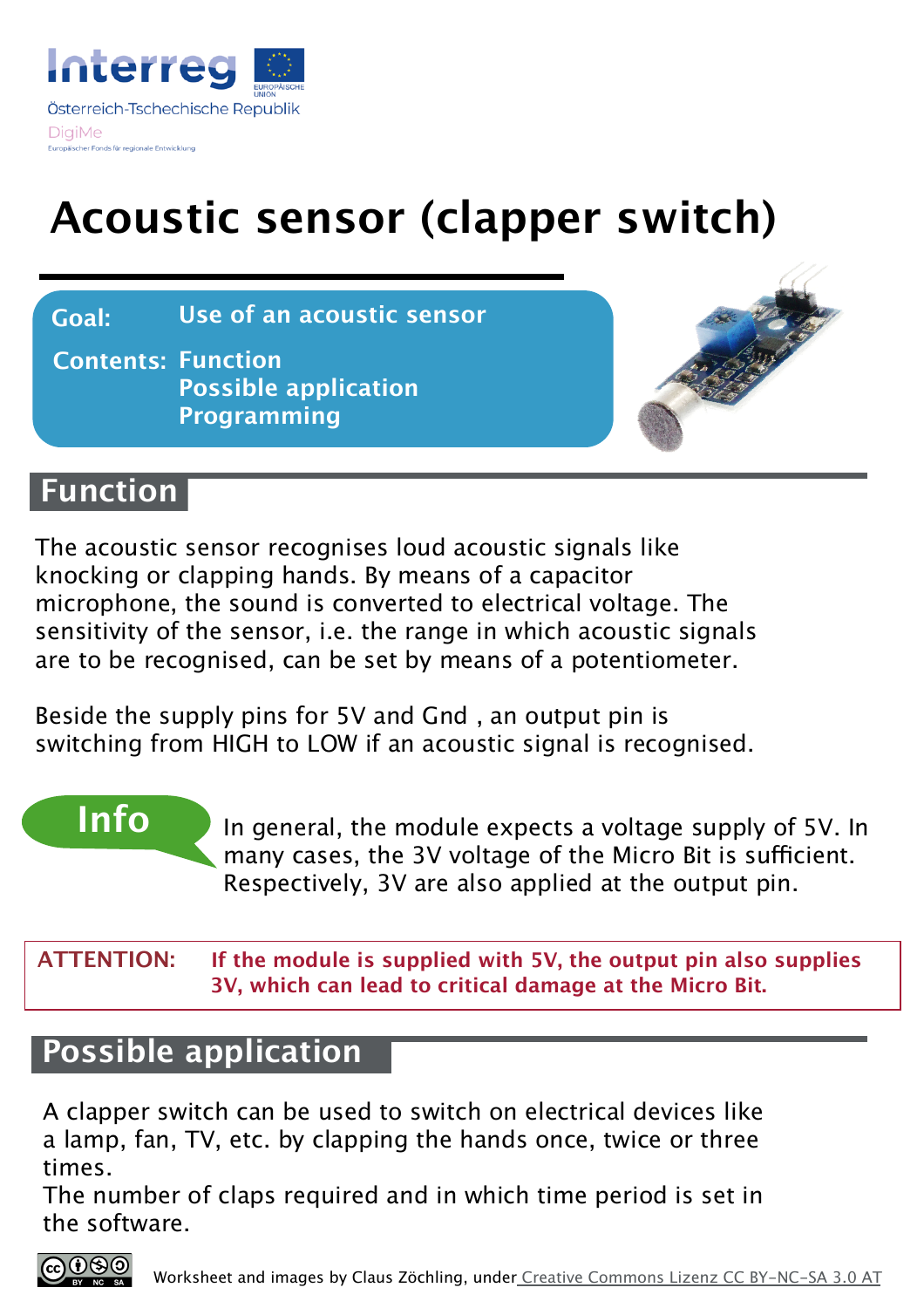## **Programming**

To prevent the acoustic sensor from being triggered by any signals, programming is realised in such a way that two claps are required within a specific time.

For this time, one second is assumed (this can be changed any time in the program).

## **Program structure**

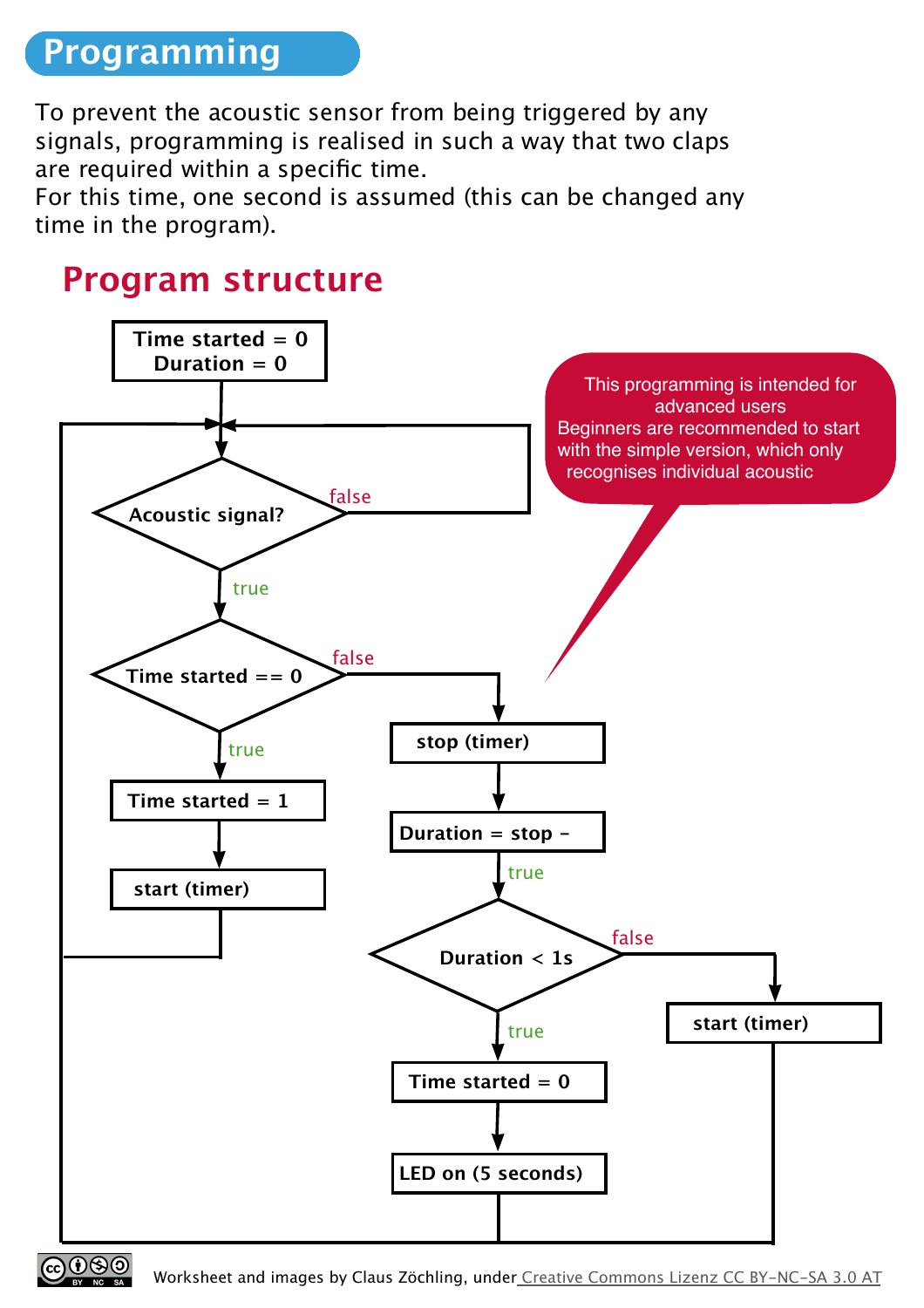#### **Circuit set-up**



- Position the LED as illustrated. The long pin (anode) faces upwards to the series resistor.
- The short pin (cathode) is routed to the common Gnd (- pole).
- The long pin is routed via a series resistor (47 Ohm) to the output pin of the Micro Bit.
	- [**Blue cable Pin0]**
- The VCC pin of the acoustic sensor is routed to the 3V pin of the Micro Bit.
- The output pin of the module is connected to Pin 1 of the Micro Bit. [**Green cable - Pin1]**
- The Gnd (pole) of the sensor is now routed to the common Gnd (- pole). [**Black cable - common Gnd]**
- In the end, the ground bar (Gnd  $-$  0V) is connected to the Micro Bit. [**Black cable - 0V]**

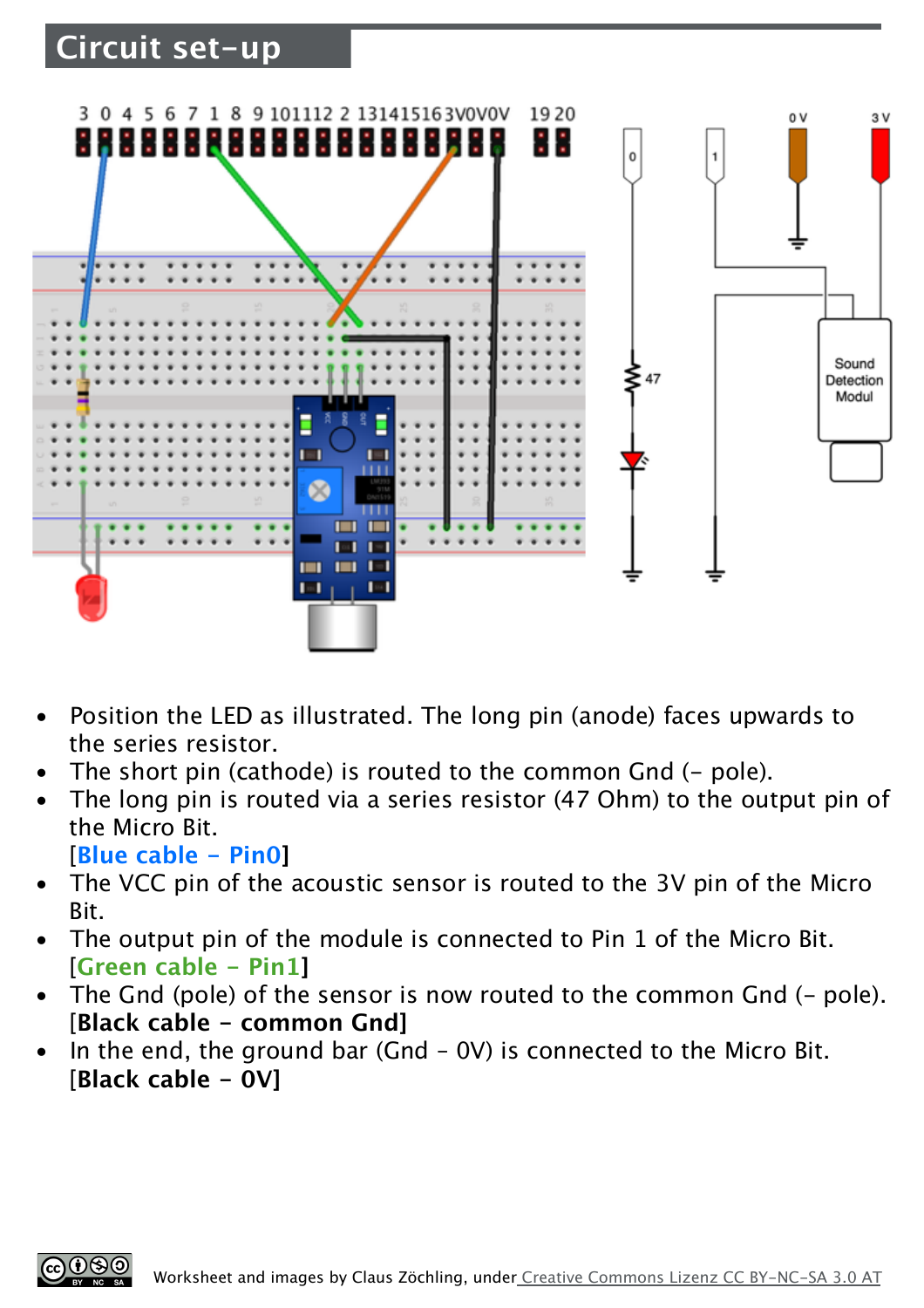## **Program code basic version**

| beim Start                                                                |
|---------------------------------------------------------------------------|
| setze Anziehungskraft von Pin P1 • auf nach oben •                        |
|                                                                           |
| dauerhaft                                                                 |
| digitale Werte von Pin P1 $\bullet$<br>dann<br>0<br>wenn<br>$=$ $\bullet$ |
| schreibe digitalen Wert von Pin P0 • auf 1                                |
| pausiere (ms) $2000 -$                                                    |
| schreibe digitalen Wert von Pin P0 • auf                                  |
|                                                                           |

### **Information on block code basic version**



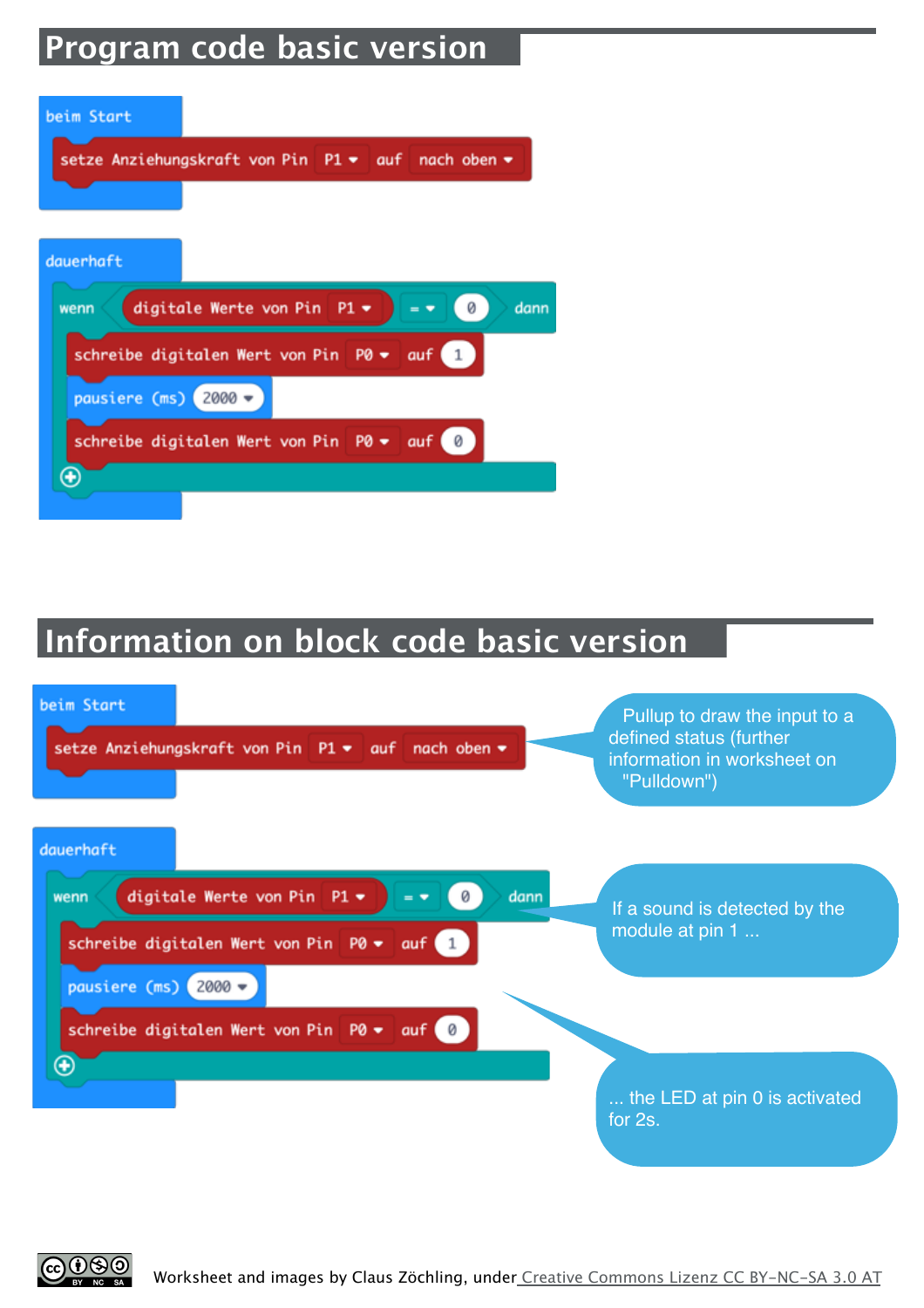## **Program code pro version**

| dauerhaft                                                                               |
|-----------------------------------------------------------------------------------------|
| wenn ( digitale Werte von Pin P1 $\bullet$ ) = $\bullet$ ( 0 )<br>dann                  |
| Zeit_gestartet $\bullet$ = $\bullet$ (0) dann<br>wenn                                   |
| $setze$ start $\bullet$ auf Laufzeit (ms)                                               |
| setze Zeit_gestartet • auf 1                                                            |
| ⊝<br>ansonsten                                                                          |
| setze stop v auf Laufzeit (ms)                                                          |
| setze Zeitdauer $\bullet$ auf stop $\bullet$<br>start $\bullet$<br>$\sim$ $\sim$ $\sim$ |
| wenn (Zeitdauer $\bullet$ $\bullet$ $\bullet$ 1000) dann                                |
| schreibe digitalen Wert von Pin PO v auf 1                                              |
| pausiere (ms) $5000 -$                                                                  |
| schreibe digitalen Wert von Pin $P0 \bullet \alpha$ auf $\alpha$                        |
| setze Zeit_gestartet $\bullet$ auf 0                                                    |
| $\ominus$<br>ansonsten                                                                  |
| setze start • auf Laufzeit (ms)                                                         |
| $\bm \oplus$                                                                            |
| $\bigoplus$                                                                             |
| pausiere (ms) $100 -$                                                                   |
| $\bigoplus$                                                                             |
|                                                                                         |